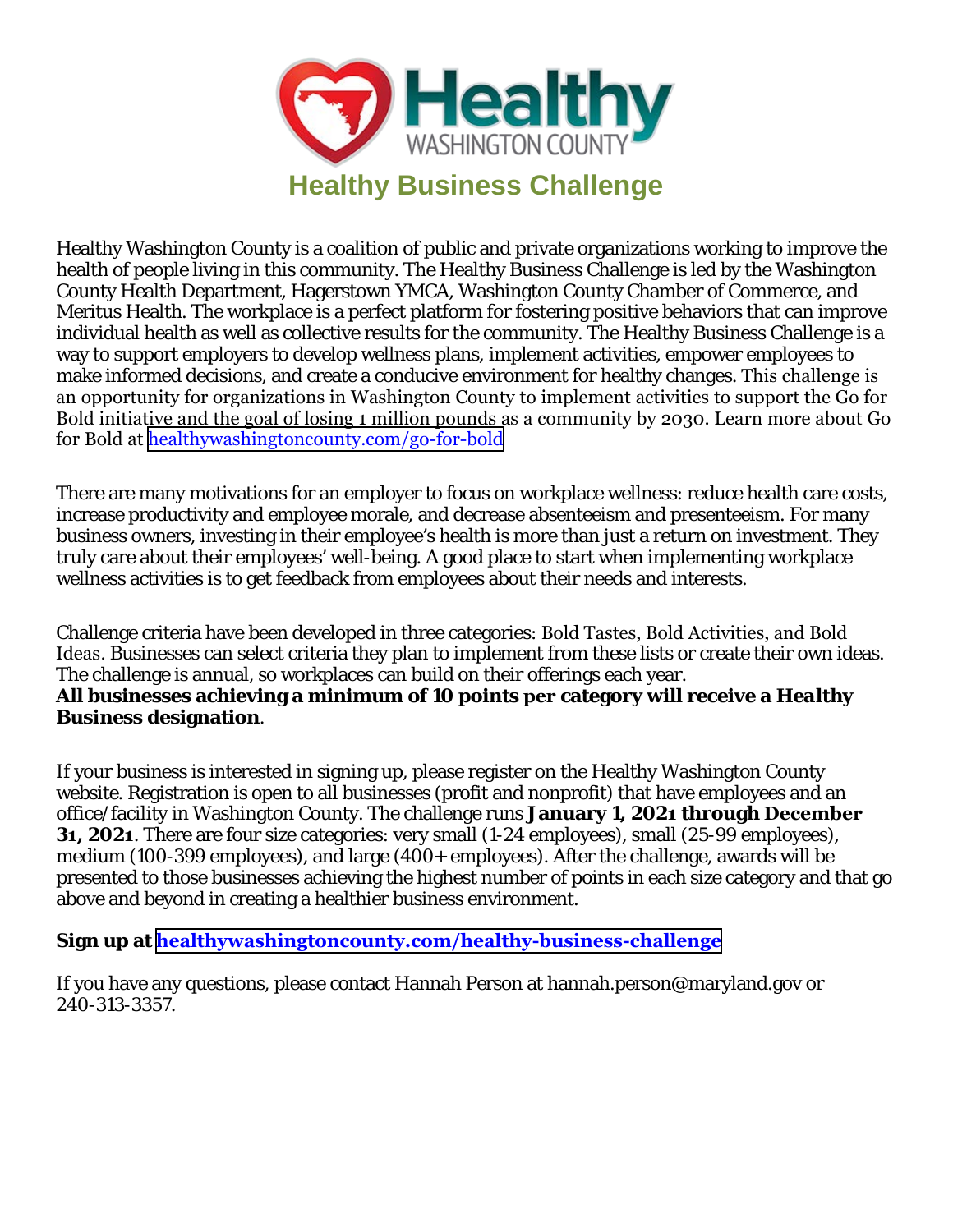### **BASIC BUSINESS INFO**

Please provide us with some basic information about your business:

- 1. BUSINESS NAME
- 2. # OF EMPLOYEES
- 3. CONTACT PERSON
- 4. PHONE
- 5. EMAIL

Answer the following wellness questions:

- 1. To what extent does senior management actively support employee health improvement? Very Supportive
- 2. Do you currently have a Wellness Champion/Coordinator? No
- 3. Do you have a Wellness Committee?
- 4. Do you have a Wellness Plan? No
- 5. Does your company set wellness related goals or objectives? No

If yes, please list the current goals/objectives and provide any related data you have.

- 6. Does your company offer health insurance?  $N_0$
- 7. Does your company have any wellness policies, such as nutrition guidelines for cafeterias, allowing employees to take activity breaks, or a tobacco-free policy? No If so, please provide a description below and/or email the policy to hannah.person@maryland.gov Do you currently have a Wellness Champion/Coordinator? No<br>Do you have a Wellness Committee? No<br>Do you have a Wellness Plan? No<br>Does your company set wellness related goals or objectives? No<br>Does your company set wellness r
- 8. Do you collect any data relating to employee health? If so, what are your employees' top health concerns?
- 9. How would you rate the overall of health of your employees?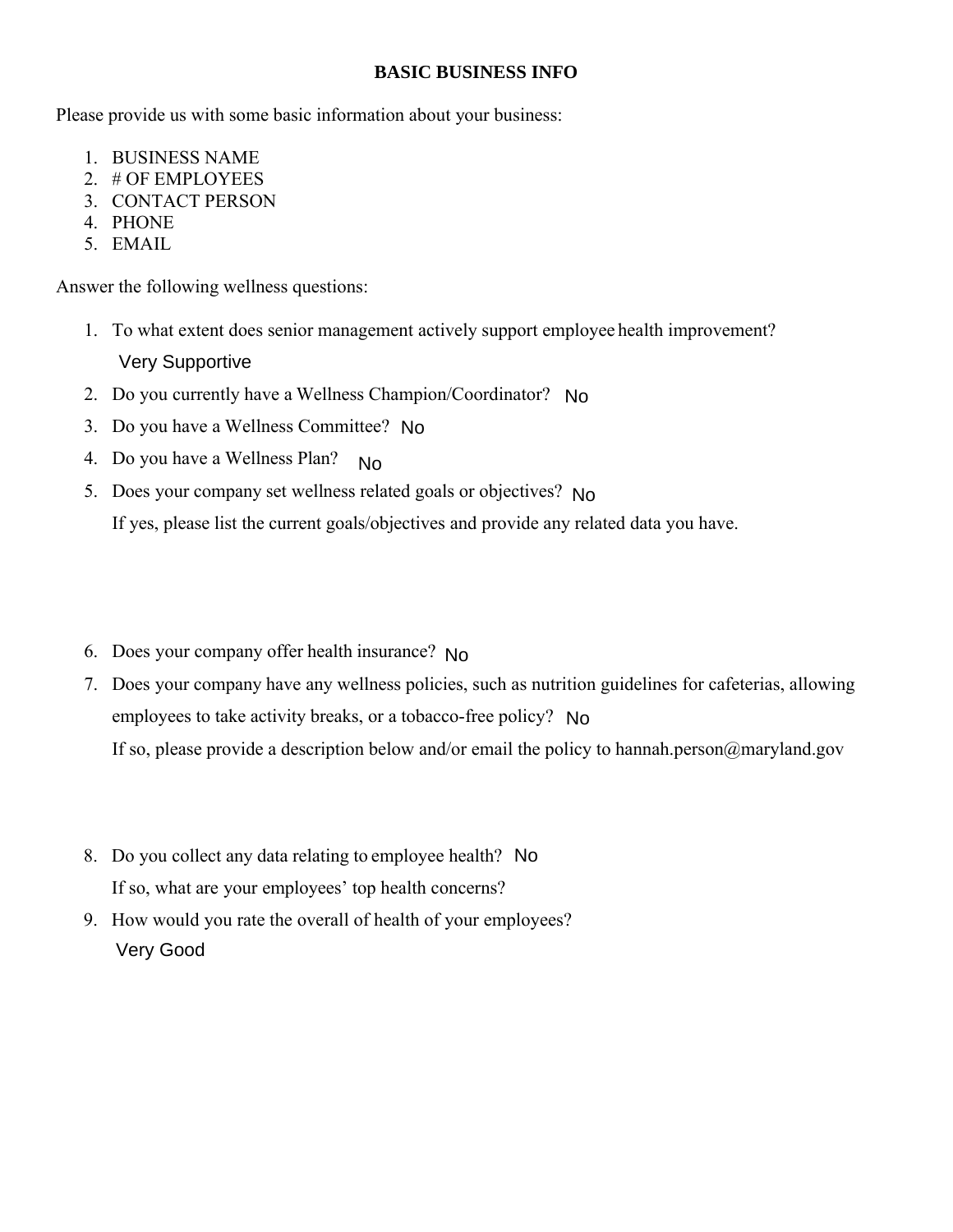# **Bold Activities**

Check off all criteria as you implement them related to Physical Activity. Make sure to include details of your activity/program where applicable.

- $\Box$  1. Allow employees to take "movement breaks" during the workday. (1 point)
- $\square$  2. Offer incentives for employees to join local gyms and/or negotiate special rates. (1 point)
- $\Box$ 3. Designate space for physical activity and include pieces of exercise equipment. (1 point)
- 4. Provide educational materials that address the benefits of physical activity. (1 point)
- $\Box$  5. Have a physical activity related policy. (1 point)
- $\Box$ 6. Hold educational seminars on physical activity. (2 points)
- $\Box$ 7. Promote the use of activity trackers to support physical activity, such as pedometers, wearable trackers, online tools, or apps. (2 points)
- $\Box$ 8. Conduct a walking club before/after work or during lunch time. (3 points)
- $\Box$ 9. Provide fitness, yoga, or other activity classes for employees. (3 points)
- $\Box$ 10. Offer a physical activity challenge or program to employees. (3 points)
- $\Box$ 11. Recruit employees to participate in a local community event that encourages physical activity (e.g., 5ks, biking, walks). (3 points)
- $\Box$ 12. Map out on-site trails or other nearby walking routes. (3 point)
- 13. Encourage use of stairs and make [stairwells](https://institute.welcoa.org/wp/wp-content/uploads/2015/05/stairwell-to-health.pdf) inviting to use*.* (3 points)
- $\Box$  14. Promote active commuting such as by providing bike racks or showers. (3 points)
- $\Box$ 15. Provide active workstations such as sit-stand desks. (3 points)
- $\Box$ 16. Create your own idea to promote physical activity. (1-3 points)

## **Provide details below about each of the above activities and programs you implemented.**

## **Other Helpful Resources**

- [Steps to Wellness](https://www.cdc.gov/physicalactivity/worksite-pa/toolkits/pa-toolkit.htm)
- [American Heart Association](http://www.heart.org/HEARTORG/HealthyLiving/WorkplaceWellness/WorkplaceWellnessResources/The-American-Heart-Associations-Worksite-Wellness-Kit_UCM_460433_Article.jsp#.XYPoAehKiUk) Walking Program Toolkit
- [WorkWell NC Tools](https://workwellnc.com/workwell_tools.php)
- [Stairwell Signage](https://www.cdc.gov/physicalactivity/worksite-pa/pdf/stairwell_messages.pdf)
- [Move Your Way](https://health.gov/moveyourway/)
- [Washington County Pathfinder](https://washcopathfinder.com/)
- [Hagerstown Parks & Recreation](https://www.hagerstownmd.org/145/Parks-Recreation)
- [Washington County Recreation &](https://www.washco-md.net/recreation-fitness/) Fitness Department
- [Workplace Health Resource Center](https://nccd.cdc.gov/WHRC)
- [Healthy Washington County](https://healthywashingtoncounty.com/)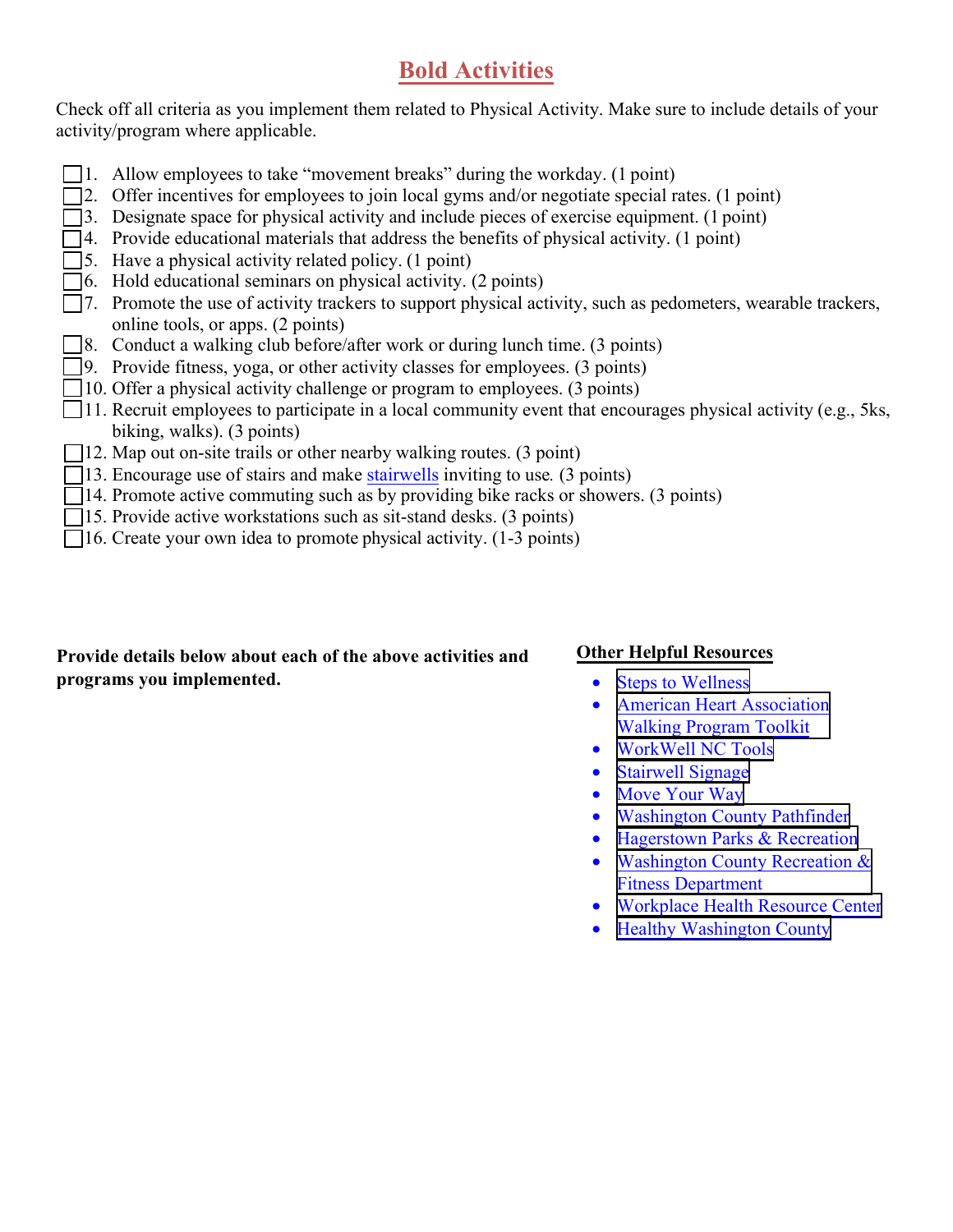# **Bold Tastes**

Check off all criteria as you implement them related to Healthy Eating. Make sure to include details of your activity/program where applicable.

- $\Box$ 1. Make water available throughout the day and promote increased water consumption (e.g., hydration stations, water coolers throughout building, infused water in breakroom). (1 point)
- $\square$ 2. Promote healthy eating through motivational signs, posters, etc.. (1 point)
- 3. Provide educational materials that address healthy eating. (1 point)
- $\Box$ 4. Hold a healthy potluck, salad bar party, or healthy food taste-testing. (1 point)
- 5. Create or distribute a cookbook of healthier recipes and share it with employees. (1 point)
- $\Box$ 6. Provide food preparation and storage facilities (e.g., microwave, refrigerator, sink, oven) and a place for employees to eat other than their workstations. (1 point)
- $\Box$ 7. Have a nutrition policy. (1 point)
- $\Box$ 8. Provide and encourage healthy food and drink options at company meetings and functions. (1 point)
- $\Box$ 9. Offer or promote a farmers market for your employees. (1 point)
- $\Box$ 10. Offer [healthy vending machine options.](https://cspinet.org/sites/default/files/attachment/Product%20List%202016_0.pdf) (2 points)
- $\Box$ 11. Offer a cooking class or other nutrition-related class or seminar. (2 points)
- $\Box$ 12. Have cafeteria follow nutritional standards that align with [recommended](https://www.cdc.gov/obesity/strategies/food-serv-guide.html) guidelines. (2 points)
- $\Box$ 13. Plant a [company](http://extension.umd.edu/washington-county/home-gardening/master-gardeners) garden and engage employees in maintenance. (3 points)
- $\Box$ 14. Conduct a nutrition challenge or program. (3 points)
- $\Box$ 15. Provide visible nutrition information (beyond standard food labels) for the foods and beverages available at the worksite. (3 points)
- 16. Identify healthier food and beverage choices with signs or symbols. (3 points)
- $\Box$ 17. Make healthier food choices cheaper than less healthy choices. (3 points)
- $\Box$ 18. Make healthier options more visible by placing them at the point of entry and point of sale, placing them at eye level or at the front of the display, or using more attractive containers. (3 points)
- $\Box$ 19. Create your own idea to promote healthy eating. (1-3 points)

# **Provide details below about each of the above activities and <b>Other Helpful Resources programs you implemented.** <br>• [Choose MyPlate](https://choosemyplate.gov)

- 
- [Healthy Meeting Toolkit](https://cspinet.org/sites/default/files/attachment/Final Healthy Meeting Toolkit.pdf)
- [Healthy Retail Video Series](https://www.youtube.com/watch?v=aLSLZipdr3I)
- [WorkWell NC Tools](https://workwellnc.com/workwell_tools.php)
- [Nutrition Decisions Webinars](https://esmmweighless.com/newsletter-webinars/)
- [University of Maryland Extension](https://extension.umd.edu/washington-county)
- [Workplace Health Resource Center](https://nccd.cdc.gov/WHRC)
- [Healthy Washington County](https://healthywashingtoncounty.com/)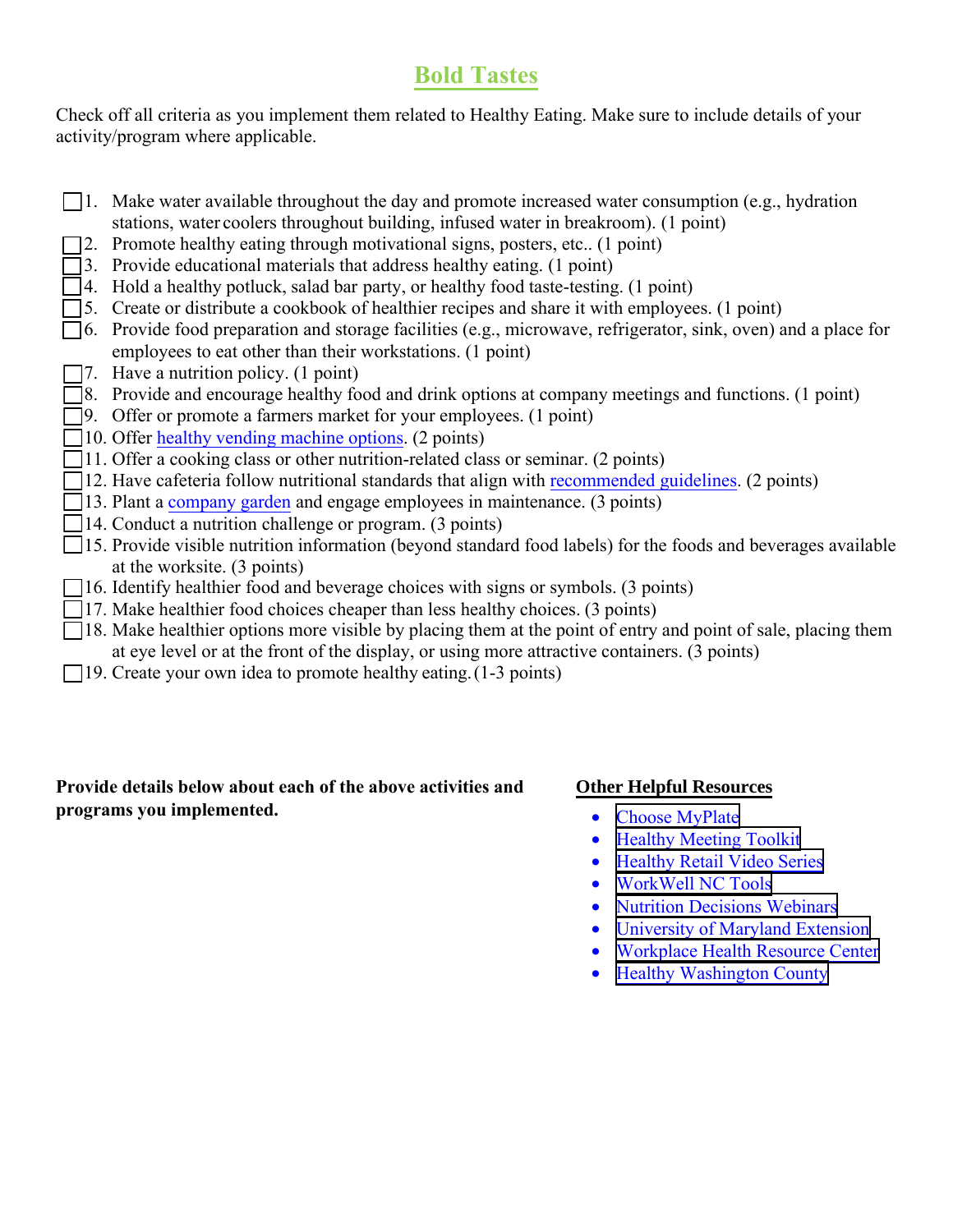# **Bold Ideas**

Check off all criteria as you implement them related to Overall Wellness. Make sure to include details of your activity/program where applicable.

- 1. Publicize and encourage use of [telephone help lines.](http://www.211md.org/) (1 point)
- $\Box$  2. Include [wellness tips](https://offers.totalwellnesshealth.com/employee-newsletter-health-tips) or information in company newsletters or communications. (1 point)
- 3. Provide a quiet room or stress reduction space for employees. (1 point)
- $\Box$  4. Promote seasonal flu and/or other vaccinations. (1 point)
- $\Box$  5. Have a procedure to allow employees to telework or stay home to prevent the spread of illness. (1 point)
- $\Box$  6. Provide personal protective equipment (PPE) to employees as needed. (1 point)
- $\Box$ 7. Promote good hand hygiene in the worksite by providing soap, water, hand sanitizer, and educational materials in strategic locations such as bathrooms or break rooms. (1 point)
- $\square$ 8. Sponsor or organize employee activities that provide opportunities for social interaction. (e.g., sports teams, field day, hikes, bowling, picnics). (1 point)
- $\Box$ 9. Refer employees to tobacco cessation classes or resources such as  $1-800-$ OUIT-NOW. (1 point)
- □ 10. Refer employees to the [National Diabetes Prevention Program.](https://www.cdc.gov/diabetes/prevention/index.html) (1 point)
- □ 11. Conduct preventive wellness screenings on-site (contact your insurance company to check what may be available). (2 points)
- $\Box$  12. Offer programs or seminars that teach employees how to [manage stress.](https://stressstop.com/pages/free-resources) (2 points)
- 13. Offer programs or seminars about sleep. (2 points)
- 14. Promote a self-administered mental health or substance abuse [screening tool.](http://mhascreening.org/) (2 points)
- 15. Provide an on-site or off-site [Employee Assistance Program \(EAP\).](http://www.meritushealth.com/Our-Services/Additional-Services/Behavioral-Health/Employee-Assistance-Program.aspx) (2 points)
- 16. Hold educational seminars or classes for employees on wellness topics. (3 points)
- 17. Create a [tobacco-free worksite](https://www.cdc.gov/niosh/topics/tobacco/default.html) and/or encourage tobacco-free workdays. (3 points)
- 18. Have employees attend a smoking cessation program. (3 points)
- 19. Have employees attend the National Diabetes Prevention Program. (3 points)
- □ 20. Make a blood pressure monitor available for employees to check their [blood pressure. \(3 points\)](https://phpa.health.maryland.gov/wic/Pages/breastfeeding-services.aspx)
- $\Box$ 21. Support breastfeeding by providing an appropriate place for breastfeeding / pumping, having a lactation support policy, or providing or connecting employees to [lactation support services/education](https://phpa.health.maryland.gov/wic/Pages/breastfeeding-services.aspx) programs. (3) points)
- □ 22. Create your own idea to promote overall wellness. (1-3 points)

# **Provide details below about each of the above activities and programs you implemented.**

# **Other Helpful Resources**

- [211 for other areas](http://www.211.org/)
- [National Suicide Prevention Lifeline](https://suicidepreventionlifeline.org/)
- [Right Direction](http://www.rightdirectionforme.com/)
- [Tobacco Free for Life Classes](https://washcohealth.org/health-services/tobacco-free-for-life/)
- [Smokefree.gov](https://smokefree.gov/)
- [Supporting Nursing Moms at Work](https://www.womenshealth.gov/supporting-nursing-moms-work)
- [Breastfeeding Support Resources](http://washcohealth.org/wp-content/uploads/2018/05/new-BF-rack-card.pdf)
- [Prevent Diabetes STAT](https://preventdiabetesstat.org/employers-and-insurers.html)
- [WorkWell NC Tools](https://workwellnc.com/workwell_tools.php)
- [CDC Workplace Health Promotion](https://www.cdc.gov/workplacehealthpromotion/)
- [Wellness Challenge Ideas](https://www.wellright.com/wellness-resources/books)
- [Washington Goes Purple](https://www.washingtongoespurple.com/)
- [Healthy Washington County](https://healthywashingtoncounty.com/)